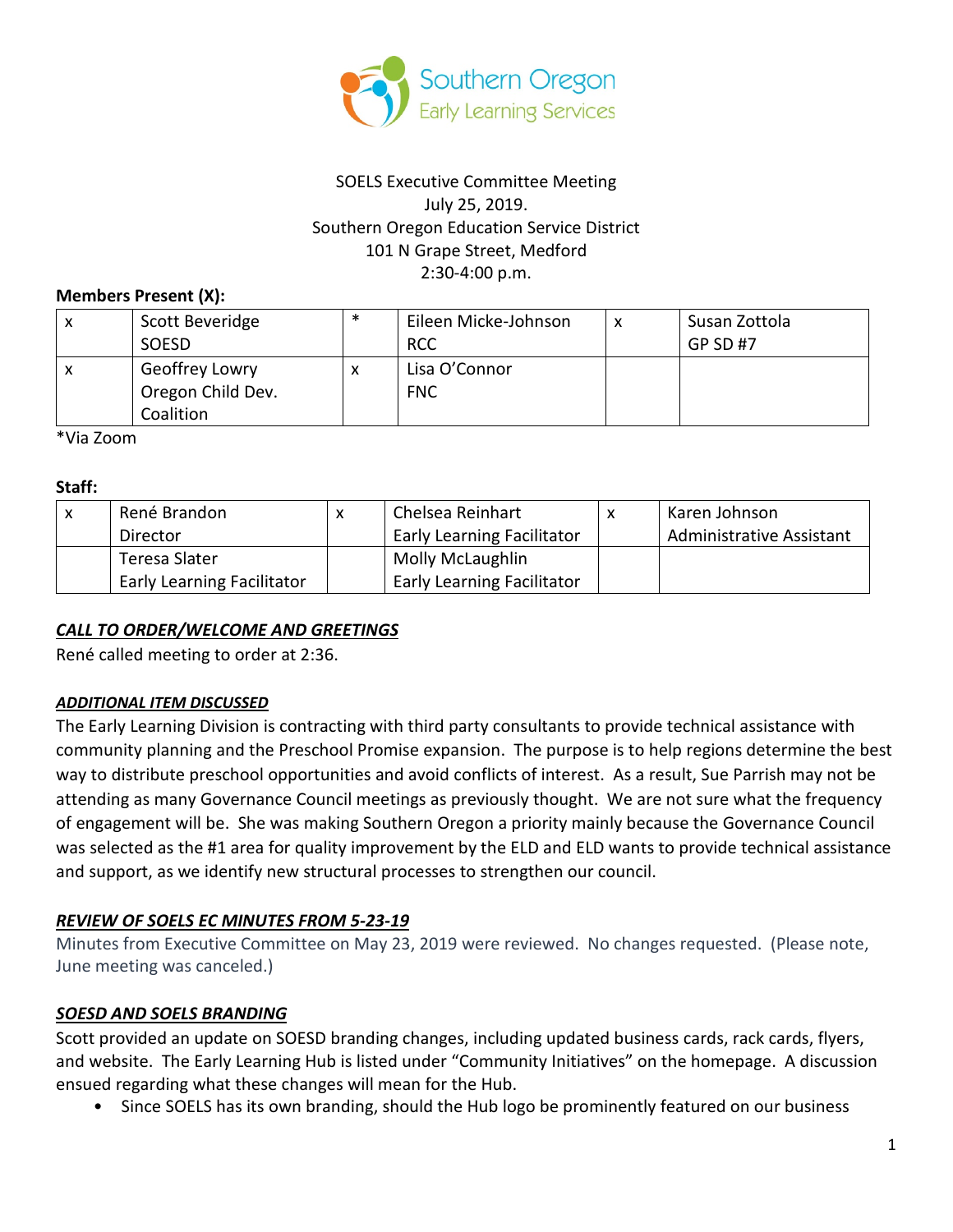cards? Members suggested cobranding, with a statement such as: 'Graciously supported by Southern Oregon ESD' or place SOELS and SOESD logos at the bottom of the card. We will work with Laurel Briggs on this.

- Should the Hub staff have distinct email addresses? For instance, instead of [first\\_last@soesd.k12.or.us,](mailto:first_last@soesd.k12.or.us) should the addresses instead be first\_last@southernoregonlearninghub.org? Members supported the idea of the latter option.
- A draft of the Hub's rack card was shared. The group agreed that the SOELS logo should be predominately shown, with Southern Oregon Early Learning Hub printed on the top (instead of Early Learning Hub).
- Laurel will update the Hub's page on the ESD website and provide Karen additional training to maintain the page.

# *SOELS RFP FOR SCHOOL READINESS FUND*

School Readiness was the only funding source for which we used the RFP process for the 2017-2019 biennium. Should we do this again for the 2019-2021 biennium, or should we continue to fund the programs that demonstrated success? Does it make sense to fund programs in which there was not sufficient data to report on child outcomes? Can we change the metrics we are using to better measure child outcomes? Should the Hub initiate a new contract for those partners we know we want to continue to invest in, and open the RFP process to other partners? Should we provide scorecards measuring sustainability and impact on children, in order to justify investments without an RFP? After discussion, members supported continuing with those partners with demonstrated success. Partners who will not be receiving a continuation of funds did not have an expectation of continuation, as their contracts ended June 30, 2019. Hub staff will be creating an improved process for monitoring success for the new biennium. It's possible the Hub will initiate another, smaller, RFP opportunity once our funding allocations are known.

# *GOVERNANCE COUNCIL STRUTCTURE, NEXT STEPS*

Sue Parrish will share with the Council how other Hubs have restructured their Governance Councils in an effort to prevent conflicts of interest caused by members who receive Hub funding deciding on how funds are distributed. One solution has been to convene an investment committee comprised of only those not receiving Hub funds. Sue also recommends that we continue to use Heidi McGowan as a resource to help us navigate the process.

Does the Executive Committee need to continue to meet monthly, or are the ten Governance Council meetings per year sufficient? Should we reduce the size of the Governance Council to avoid lack of quorums? René suggested bringing these questions up at a Governance Council meeting with Heidi McGowan in attendance.

## *AGENDA FOR NEXT MEETING*

Discuss implementation of Investment Committee.

ADJOURNMENT The meeting was adjourned at 3:53 pm